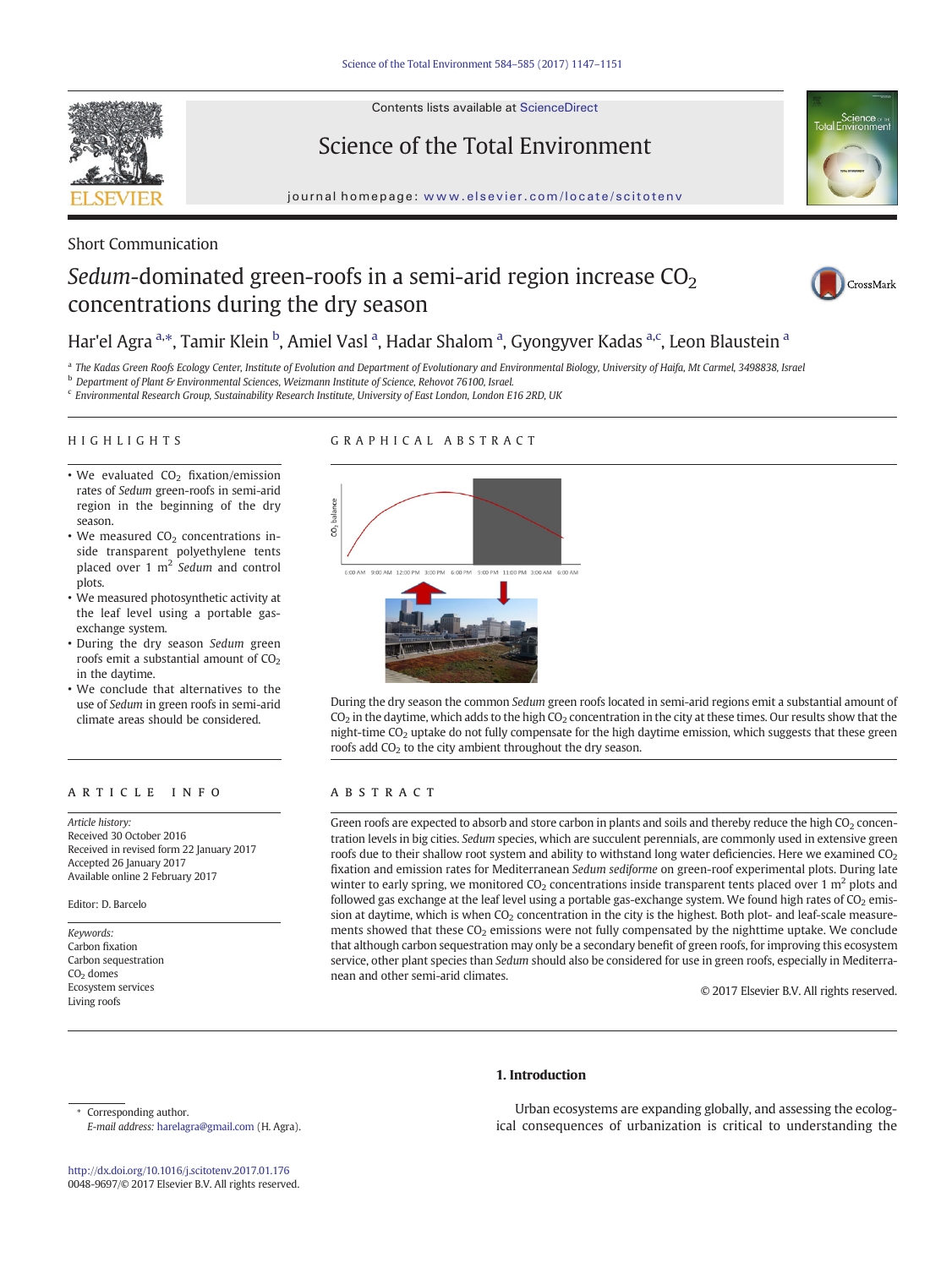<span id="page-1-0"></span>biology of local and global changes related to land-use changes [\(Lambin](#page-4-0) [et al., 2001; Alberti et al., 2003](#page-4-0)). Green roofs are shown to provide many ecosystem services [\(Sutton, 2015; Starry, 2016\)](#page-4-0). Most of the green roof research until now has been on their role in regulation of building temperatures, reducing urban heating and rainwater management.

Green roofs are also expected to absorb and store carbon in plants and soils and thus reduce the high  $CO<sub>2</sub>$  concentration in big city centers [\(Getter et al., 2009](#page-4-0)). This effect had been quantitatively evaluated only partially until now but it is assumed to be more important as green roofs are becoming more popular and are seen as a solution for reducing  $CO<sub>2</sub>$  concentrations [\(Li and Babcock, 2014\)](#page-4-0). The use of green roof landscapes may reduce the payback period of carbon embodied in the green roof materials from 15 years to  $<$ 3 years ([Whittinghill et al.,](#page-4-0) [2014\)](#page-4-0).

[Li et al. \(2010\)](#page-4-0) examined the effect of green roofs on ambient  $CO<sub>2</sub>$ concentrations in Hong Kong. They found that green roofs may lower  $CO<sub>2</sub>$  concentrations, which were about 750 ppm in the nearby region, by as much as 2%. [Marchi et al. \(2015\)](#page-4-0) used a dynamic model to estimate  $CO<sub>2</sub>$  removal from the atmosphere by perennial herbaceous plants installed in a vertical greenery system (green façade). The model provided evidence of carbon sequestration by plants as a potential environmental benefit of vegetated structures installed in urban areas.

#### 1.1. Local effects of  $CO<sub>2</sub>$  emissions

Local  $CO<sub>2</sub>$  emissions can also affect the urban "heat-island" [\(Bornstein, 1968; Goward, 1981\)](#page-4-0), i.e., the phenomenon of city area that is significantly warmer than its surrounding rural areas. The urban "heat-island" is spatially connected with the urban " $CO<sub>2</sub>$  dome" phenomenon [\(Idso et al., 1998\)](#page-4-0), which is a buildup of  $CO<sub>2</sub>$  over an urban area. The urban "heat-island" is assumed to be partially derived from heat trapping by elevated levels of locally produced  $CO<sub>2</sub>$  ([Idso et](#page-4-0) [al., 2001](#page-4-0)). Therefore, urban greening and green roofs in particular are expected to minimize both the urban " $CO<sub>2</sub>$  dome" and "heat island" phenomena.

Local  $CO<sub>2</sub>$  emissions in isolation may also increase local ozone and particulate matter. Reducing this locally emitted  $CO<sub>2</sub>$  may reduce local air pollution mortality even if  $CO<sub>2</sub>$  in adjacent regions is not controlled [\(Jacobson, 2010](#page-4-0)).

#### 1.2. Carbon fixation in different kinds of green roofs

Green roofs may be "intensive" or "extensive". Intensive green roofs may include shrubs and trees and appear similar to landscaping found at natural ground level. As such, they require greater substrate depths and have "intense" maintenance needs. In contrast, extensive green roofs consist of herbaceous perennials or annuals, use shallower media depths (generally  $\leq$ 15 cm), and require minimal maintenance. Due to building weight restrictions and costs, and for benefiting ecosystem services, extensive green roofs are more common than deeper intensive roofs.

Different plant species fixate carbon at different rates [\(Marchi et al.,](#page-4-0) [2015; Kuronuma and Watanabe, 2017\)](#page-4-0). Therefore, to achieve maximum environmental benefit, it is important to consider plant selection. Sedum species, which are succulent plants (i.e., plants that have thickened and fleshy parts, and usually to retain water under arid conditions), are commonly used in extensive green roofs due to their shallow root system and ability to withstand long water deficiencies [\(Dvorak and](#page-4-0) [Volder, 2010; Wolf and Lundholm, 2008](#page-4-0)). However, if taking into account considerations of carbon fixation and benefits for decreasing the  $CO<sub>2</sub>$  concentration levels in the cities, using only Sedum is not beneficial since it has low  $CO<sub>2</sub>$  fixation rates at day time compared with other herbaceous life forms ([Sajeva et al., 1995; Marchi et al., 2015](#page-4-0)). In addition, Sedum species were shown to change their photosynthesis course to CAM (crassulacean acid metabolism) in response to drought. Under these conditions, the  $CO<sub>2</sub>$  uptake at day time was decreased and turned negative [\(Schuber and Kluge, 1981; Silvola, 1985](#page-4-0)).

In this paper, we tested the performance of Sedum sediforme green roofs located under Mediterranean climate conditions. Our hypotheses were: a) at day time, Sedum  $CO<sub>2</sub>$  balance will be positive in the rainy season and will turn negative in the dry season; b) the overall all-day  $CO<sub>2</sub>$  balance will remain positive throughout the whole year. These two hypotheses were tested in a field experiment by comparing  $CO<sub>2</sub>$  intake/emission of S. sediforme and control (empty) plots, and by measuring gas exchange in Sedum at the leaf level.

#### 2. Materials and methods

We established the experiment in fall 2013. The experimental plots are located on the roof at Haifa University, Israel (32°75N, 35°02E), which is a pre-existing terraced green roof on the North-facing slope of the Carmel Mountain. Elevation is ~460 m asl. The climate is Mediterranean with mean annual rainfall of 685 mm falling mainly from November through March. Maximum average monthly temperatures for January and August are 18.5 °C and 30.4 °C respectively. Annual rainfall in the year of our experimental measurements (2015–2016) was lower than normal −426 mm (Israel Meteorological Service 2016).

The experiment consisted of two treatments: 10 Sedum and five control plots (no plants). In each Sedum plot, we planted 36 Sedum sediforme shoots of similar size (10 cm long) on an 18 cm depth substrate composed of 70% perlite, 10% tuff, 10% compost and 10% peat (in volume). Size of each experimental plot (length  $\times$  width  $\times$  depth) was  $100 \times 100 \times 18$  cm.



Fig. 1. (a) Sedum and control empty plots covered with polyethylene tents for measuring CO<sub>2</sub> concentrations (uncovered plots are part of a different experiment). (b) CO<sub>2</sub> emission between 9 AM and 2 PM (complete lines) and temperatures inside the tents at 2 PM (dashed lines) in Sedum and control plots on three days during the end of the winter/beginning of the dry season. Data points are means  $\pm$  SE ( $n = 5$ ).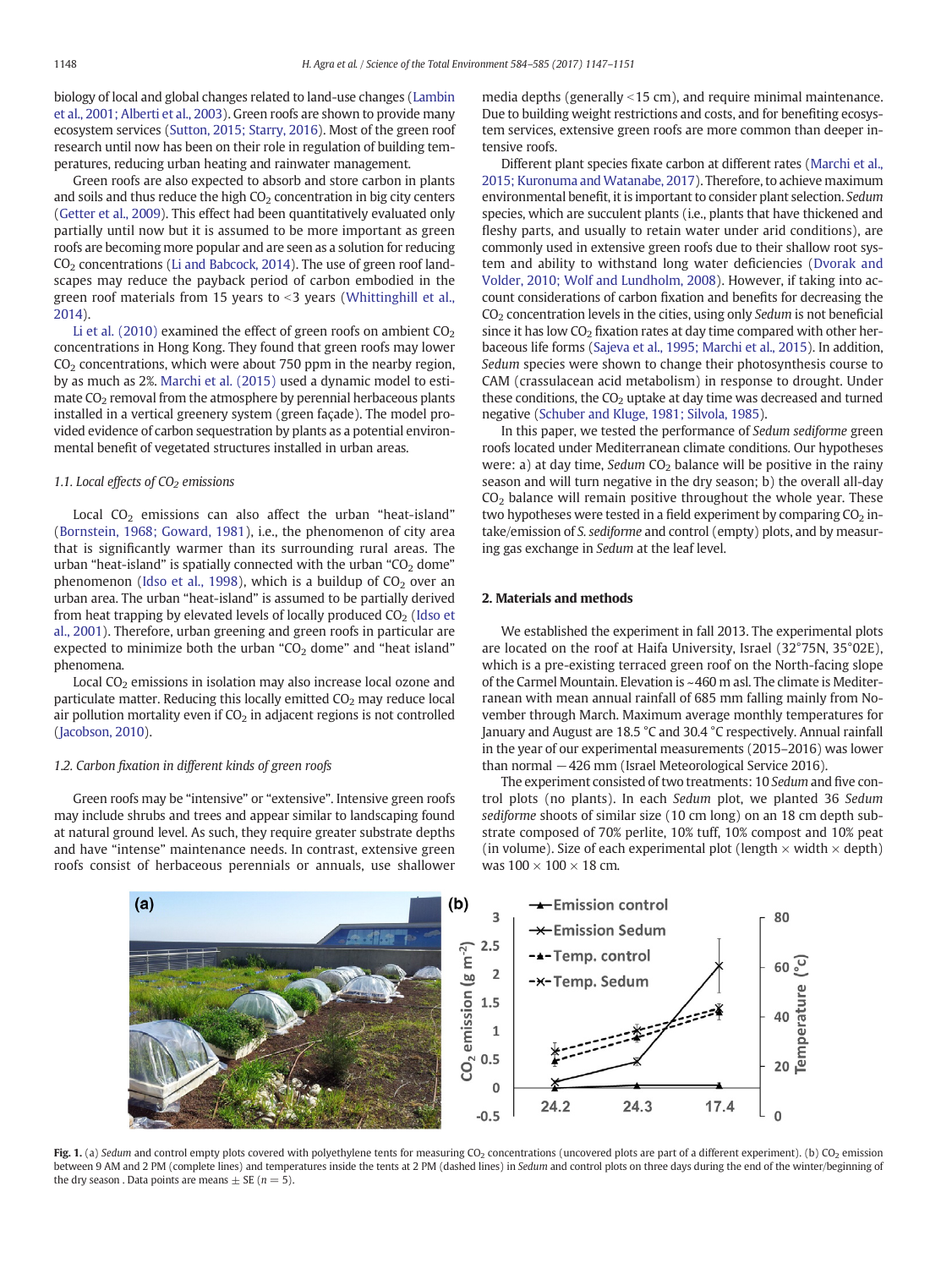#### <span id="page-2-0"></span>2.1.  $CO<sub>2</sub>$  concentration measures

Five of the 10 Sedum plots were used for the  $CO<sub>2</sub>$  concentration measures. We measured inside 0.35  $m<sup>3</sup>$  temporary tents made of transparent polyethylene [\(Fig. 1](#page-1-0)a) that we built at the beginning of each measuring session and removed immediately afterwards. We used a portable air quality meter (Lutron AQ-9901SD), with a NDIR (Non-Dispersive Infra-Red) sensor ([Neethirajan et al., 2009](#page-4-0)). We simultaneously measured  $CO<sub>2</sub>$  concentration, temperature (dry and wet) and relative humidity. To insert the sensors, we cut a 15 cm notch on the roof of the tent. After each measurement, we sealed the notch with transparent tape until the next measure. We started the measurements at 9 AM, monitoring each plot for 4 min, and measuring in 3 s intervals.

We conducted the measurements on three different dates throughout 2016. On February 24th and on March 24th, we conducted two measures: immediately  $(-9 \text{ AM})$  and 5 h after covering the plots  $(-2 \text{ PM})$ . On April 17th, after the second measure (at ~2 PM), we left the tents intact overnight and performed a third measure in the following morning  $(-9 \text{ AM})$ .

#### 2.2. Gas exchange measurements

The five remaining Sedum plots were used for the gas exchange measurements. We measured three parameters to quantify photosynthesis rate in single Sedum leaves: a) net carbon assimilation, b) stomatal conductance and c) transpiration. To measure these, we used a portable gas exchange system (Li-6400XT, Li-Cor, Lincoln, NE, USA) equipped with light source and a  $CO<sub>2</sub>$  mixer to control the  $CO<sub>2</sub>$  level in the chamber. We performed the measurements on May 31st approximately each hour between 11 AM and 11 PM on six mature Sedum sediforme leaves each hour. We adjusted  $CO<sub>2</sub>$  level in the chamber to of 400 ppm. We set PAR (photosynthetically active radiation) level in the chamber to be similar to the level outside. We logged the data as soon as the photosynthetic rate remained constant, typically within 2–3 min.

#### 2.3. Upscaling of leaf-scale to plot-scale gas exchange

We further used leaf-scale gas exchange data for a simulation of  $CO<sub>2</sub>$ changes at the plot-scale. First, we transformed net carbon assimilation (either positive or negative) from  $\mu$ mol m<sup>-2</sup> s<sup>-1</sup> to g plot<sup>-1</sup> h<sup>-1</sup>. We used estimated plot leaf area of 3  $m^2$ , confirmed by image analysis. To compare with measurements performed in the sealed, transparent tent, we further used plot-scale gas exchange rates to simulate the tent  $CO<sub>2</sub>$  content. We used known tent volume of 0.35 m<sup>3</sup> and assumed linear behavior between the hourly measurement points. We recognize that such an upscaling procedure is simplistic, assuming that the plot  $CO<sub>2</sub>$  balance is the sole factor affecting the plot gas exchange. However, this assumption is most likely safe in soil as dry as in our experimental plots. Soil-atmosphere gas exchange is almost negligible under very dry conditions [\(Grünzweig et al., 2009\)](#page-4-0).

#### 2.4. Statistical analysis

We used mixed ANOVA (SPSS: linear mixed models) to examine the effects of the treatment, the time and their interactions on a)  $CO<sub>2</sub>$  emission between 9 AM and 2 PM along the season and b)  $CO<sub>2</sub>$  concentration inside the tents (on April 17th at 9 AM and 2 PM and April 18th at 9 AM). We used the temperature inside the tent as covariate in the analysis.

#### 3. Results

#### 3.1.  $CO<sub>2</sub>$  emission along the season

 $CO<sub>2</sub>$  emission between 9 AM and 2 PM was significantly higher in Sedum than control plots at each of the measuring days. In Sedum plots, it showed a remarkable positive trend along the season, up almost five-fold by March 24th and more than 20-fold by April 17th compared with the first measure performed on February 24th.  $CO<sub>2</sub>$  emission between 9 AM and 2 PM in control plots remained between 0.00 and 0.05 g m<sup> $-2$ </sup> along the three measurement days [\(Fig. 1b](#page-1-0)).

We found significant effects of the date ( $F_{1,8,4} = 29.0$ ,  $P = 0.001$ ), the treatment ( $F_{2,8,8} = 17.4$ ,  $P = 0.001$ ), the date  $*$  treatment interaction  $(F_{2,9,7} = 15.2, P = 0.001)$  and of the temperature as covariate  $(F_{1,7.9} = 7.6, P = 0.025)$  on CO<sub>2</sub> emission between 9 AM and 2 PM [\(Fig. 1b](#page-1-0)).

#### 3.2. Gas exchange in sedum plants

 $CO<sub>2</sub>$  uptake (net carbon assimilation) was synchronized with the decrease in vapor pressure deficit (VPD) below 2.5 kPa at 4:00 PM (Fig. 2a, b). But the increase in  $CO<sub>2</sub>$  uptake was consistent only after stomatal



Fig. 2. Contrasting carbon balance of Sedum sediforme leaves in day time and night time of a dry season day. Atmospheric conditions (a), leaf gas exchange (b, c), and intrinsic wateruse efficiency (d) in the green roof plots on 31 May 2016. Gray background indicates night time hours. Data points are means  $\pm$  SE ( $n = 6$ ). PAR, photosynthetically active radiation; VPD, vapor pressure deficit; gs, stomatal conductance; T, transpiration.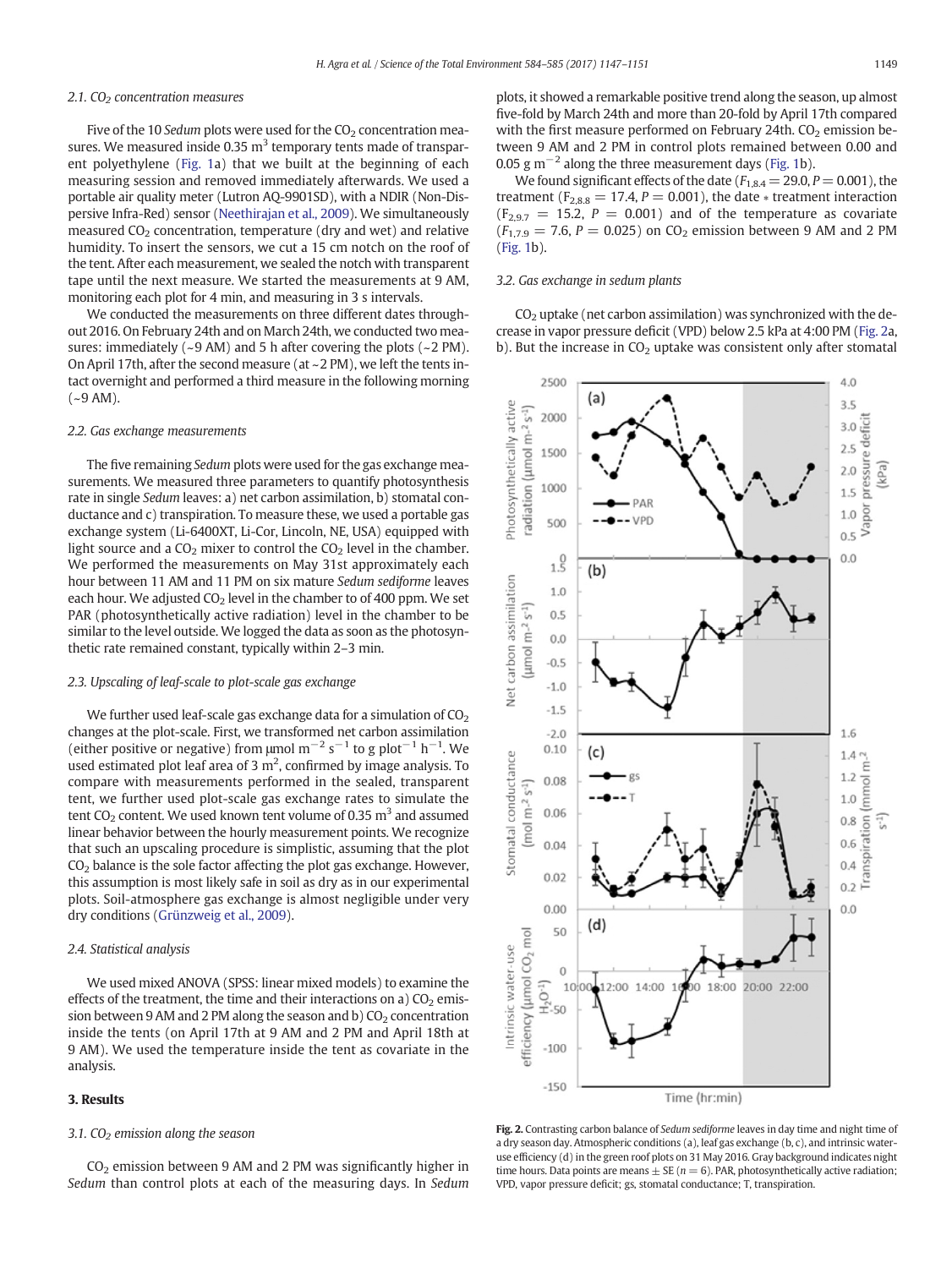aperture (opening of the stomata) at 7 PM, just before sunset, and remained >0.5 µmol m<sup>−2</sup> s<sup>−1</sup> for 3 h, until stomata closed again [\(Fig.](#page-2-0) [2](#page-2-0)c). Net carbon assimilation was negative between 11 AM and 3 PM and positive between 4 and 11 PM. Values were relatively low, between  $-1.5$  to 1.0 µmol m<sup>-2</sup> s<sup>-1</sup> [\(Fig. 2](#page-2-0)b). In accordance with these trends, the intrinsic water-use efficiency (WUE $_i$ ) – ie the ratio between net carbon assimilation and stomatal conductance – was negative before 5 PM [\(Fig. 2d](#page-2-0)). We calculated the highest WUE<sub>i</sub> (44  $\pm$ 24 μmol CO<sub>2</sub> mmol H<sub>2</sub>O<sup>-1</sup>) after 9 PM, due to continued CO<sub>2</sub> uptake after stomatal closure.

#### 3.3. Daily changes in  $CO<sub>2</sub>$  concentration inside covered plots

On April 17th,  $CO<sub>2</sub>$  concentration in Sedum 5 h after covering all plots (2 PM) was about 10-fold greater than the ones in the control and went down to about third of this value by 9 AM the next morning (Fig. 3a). We found significant effect of the time ∗ treatment interaction  $(F_{2,8,3} = 36.6, P < 0.001)$  on CO<sub>2</sub> concentrations; the effect of the treatment ( $F_{2,8,3} = 28.9, P = 0.001$ ) existed only at April 17th 2 PM and at April 18th 9 AM, and the effect of the time ( $F_{1,8,3} = 42.6, P < 0.001$ ), existed only in the Sedum plots. The temperature as covariate had no effect  $(F_{1,7,3} = 7.6, P = 0.129)$  (Fig. 3a).

We used the leaf-scale gas exchange data to simulate changes in  $CO<sub>2</sub>$ concentration in a sealed transparent tent of the same dimensions as the one we used. This simple upscaling exercise showed a major increase, from 450 to 5100 ppm  $CO<sub>2</sub>$  during daytime up until 4 PM, followed by gradual decrease during night time, down to 2650 ppm in 11 PM (Fig. 3b).

#### 4. Discussion

Sedum species are widely used in extensive green roofs for a variety of reasons — mainly their low maintenance and their ability to survive above ground throughout the year. Here we tested  $CO<sub>2</sub>$  balance of Sedum sediforme in a Mediterranean green-roof system, from the end of the winter to the beginning of the dry season. Sedum species were shown to shift their photosynthesis pathway from  $C_3$  to CAM and consequently reduce water loss in response to drought ([Schuber and Kluge,](#page-4-0) [1981; Silvola, 1985](#page-4-0)). This change is expected to occur in S. sediforme in the dry Mediterranean summer. According to our results (in opposition to our hypothesis), Sedum  $CO<sub>2</sub>$  balance at day time was negative from the first measure that was taken in February 24th. Sedum  $CO<sub>2</sub>$  emission rate at daytime went up markedly as the season advanced; in April it was about 20 times higher than in February [\(Fig. 1\)](#page-1-0). On April 17, we found a negative whole-day CO<sub>2</sub> balance of approximately 0.47 g m<sup>-2</sup> in Sedum plots. Substrate depth, particle size distribution and percentage of organic matter would influence water holding capacity and potentially influence the results. [Ondoño et al. \(2016\)](#page-4-0) found that carbon fixation was higher in substrate depth of 10 compared with 5 cm, and was higher when the substrate contained soil in addition to crushed bricks and compost. Nevertheless, if extrapolating this result assuming a similar balance throughout 200 days of dry season, we predict total CO<sub>2</sub> emission of approximately 100 g m<sup>-2</sup>. If we located the Ford factory with its famous 40,000  $m^2$  Sedum green roof (see [Getter and Rowe,](#page-4-0) [2006\)](#page-4-0) in a semi-arid area with similar conditions, it would emit over 4 tons  $CO<sub>2</sub>$  during one summer. This is likely to be an underestimation, since we took our measurements at the early stages of the dry season.

[Marchi et al. \(2015\)](#page-4-0) estimated that a Sedum spurium vertical plot on building facade in Siena, Italy would capture an average  $CO<sub>2</sub>$  flow of 137 g m−<sup>2</sup> yr−<sup>1</sup> . However, they did not consider seasonal changes. At the end of two years of study on extensive green-roof system in Michigan, USA, [Getter et al. \(2009\)](#page-4-0) found that aboveground plant material and root biomass stored an average of 168 g C m<sup>-2</sup> and 107 g C m<sup>-2</sup>, respectively. Carbon content in the substrate was 913 g C  $\rm m^{-2}$  and in total, this green roof system held 1188 g C m<sup>-2</sup>. After subtracting the 810 g C m<sup> $-2$ </sup> initially existing in the substrate, the calculated net carbon sequestration was 378 g C m<sup>-2</sup>. [Kuronuma and Watanabe \(2017\)](#page-4-0) found that during the first year after the construction of the green roofs in Japan, carbon sequestration of Sedum mexicanum was 336 g C m<sup>-2</sup> in wet irrigated treatment, 364 g C m<sup>-2</sup> in dry irrigated treatment and 276 g C m<sup> $-2$ </sup> in non-irrigated treatment. Both studies were done in relatively high-rainfall regions. An important emphasis is that extensive green roofs will only store new net carbon during the first few years of its life. Once the plants are mature, net carbon sequestration will reach an equilibrium where decomposition of organic matter will equal sequestration ([Rowe, 2011; Whittinghill et al., 2014](#page-4-0)).

The measures in the single Sedum leaves confirmed the expected pattern of a negative  $CO<sub>2</sub>$  balance in daytime ([Fig. 2\)](#page-2-0). Our measurements highlight the benefit of the CAM pathway for the S. sediforme plants. The nocturnal gas exchange was accompanied by water loss, but at levels much lower than could have been lost if photosynthesis was occurring in daytime: For example, at 3 PM, transpiration was > 0.7 mmol  $m^{-2}$  s<sup>-1</sup> when stomata were almost entirely closed. After sunset, when stomatal conductance finally peaked, transpiration was 1.1 mmol  $m^{-2}$  s<sup>-1</sup>. Although high, transpiration would soar to 2.2 mmol  $m^{-2}$  s<sup>-1</sup> if such stomatal conductance occurred during the day.

Simulating the plot-scale  $CO<sub>2</sub>$  changes based on the leaf-scale measurements yielded large  $CO<sub>2</sub>$  fluctuations at the same order of magnitude measured in the tents (Fig. 3a,b). This result supports the validity of the simple  $CO<sub>2</sub>$  measurements.



Fig. 3. (a) CO<sub>2</sub> concentration in Sedum and control (no plants) plots immediately (9 AM, 17.4), 5 h (2 PM, 17.4) and 24 h (9 AM 18.4) after being covered with sealed transparent tents. Data points are means  $\pm$  SE (n = 5). (b) Simulated CO<sub>2</sub> concentration in Sedum plots covered with sealed transparent tents based on upscaling of leaf-scale measurements.